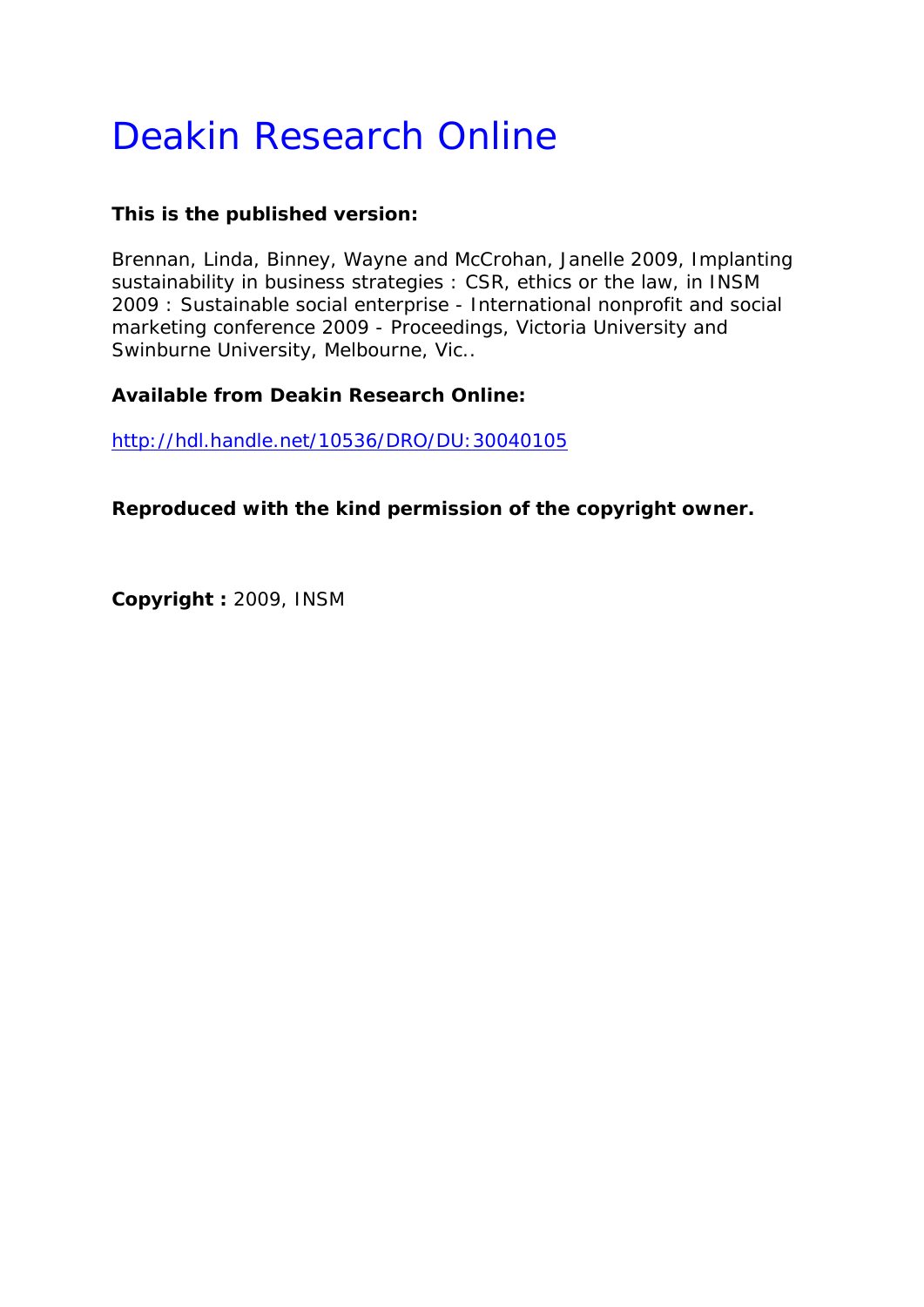# *Swinburne University of Technology and Victoria University*

# *Sustainable Social Enterprise - International Nonprofit and Social Marketing Conference 2009 – Proceedings*

*Victoria University Year 2009* 

# Implanting sustainability in business strategies: CSR, Ethics or the Law

L. Brennan<sup>\*</sup> W. Binney<sup>†</sup> J. McCrohan<sup>\*</sup>

\*Swinburne University †Victoria University

This conference paper was originally published as Brennan, L., Binney, W. and McCrohan, J., Implanting sustainability in business strategies: CSR, Ethics or the Law, Sustainable Social Enterprise – International Nonprofit and Social Marketing Conference 2009, Victoria University, 14-15 July 2009.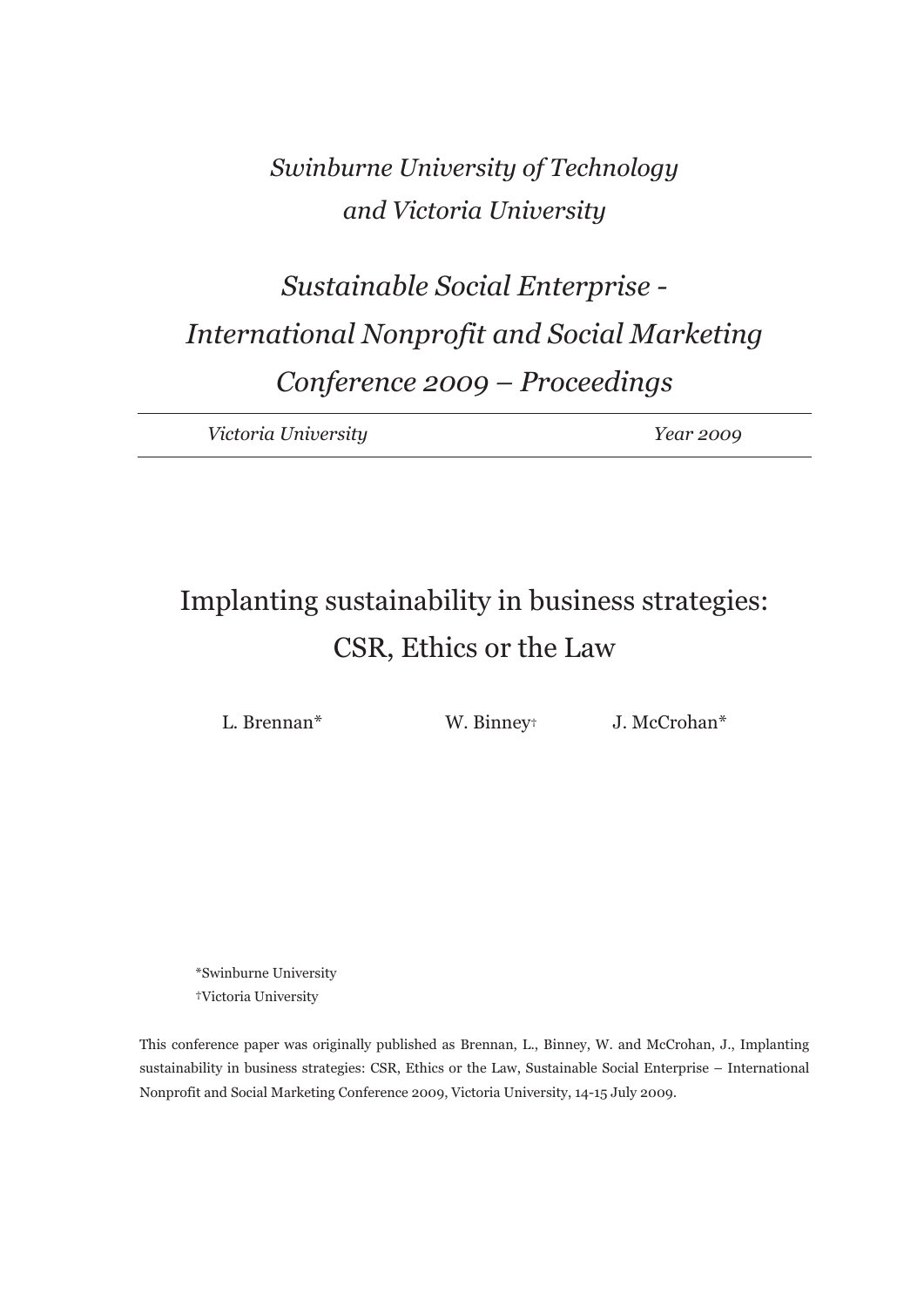#### **Implanting sustainability in business strategies: CSR, Ethics or the Law?**

Linda Brennan, Swinburne University of Technology Wayne Binney, Victoria University Janelle McCrohan, Swinburne University of Technology

#### **Abstract**

This paper elucidates the conundrum faced by Australian businesses in developing 'sustainable' business strategies that are acceptable to a multiplicity of stakeholders. A content analysis of the web pages for leading Australian companies indicates that there is little tangible evidence that sustainable business practices are being implemented. The authors propose several directions for research into substantive issues between ethical behaviour, corporate social responsibility and environmentally sustainable behaviour for businesses. Each of these areas is developing research in relative isolation. However, we argue that this paradigmatic divide is limiting the opportunities for research to provide real insight into seemingly intractable problems.

## **Background**

Sustainability is an abstract term with multiple dimensions. For example, the Oxford Dictionary (2002p 3129) states that it is something which is 1) supportable or bearable, 2) able to be upheld or defended, 3) able to be maintained at a certain level. The meaning of 'maintain' suggests supported or upheld over time. Thus, it is clear that to be sustainable, an action has to be capable of being maintained over the longer term (Herremans and Reid, 2002). The term 'environmental sustainability' has come to contain these ideas in relation to the nature of the biosphere. That is, in order for business, products and actions to be sustainable, the biosphere must support and bear them. The biosphere must also be protected (defended) and upheld in the longer term. Sustainability concepts have also been applied to social situations (Carew and Mitchell, 2008) and program (Jancey et al., 2008; Rosenberg et al., 2008) as well as, organisational sustainability (which may or may not be financial) (Carraher et al., 2008). In addition the concept has been applied extensively to health programs which need to be (self) sustainable beyond the initial investment of externally applied effort (Jancey et al., 2008; Sexton, 2006). However, sustainability can also mean financial sustainability whereby the business entity has a responsibility to remain financially viable over the longer term. This is of particular concern in areas where shareholders play a part in the corporate governance structure (Horrigan, 2007).

There is a myriad of stakeholders who may have an interest in sustainability in all of its guises. The discourse on the interconnectedness of organisations with the world around them and the resulting imperative for sustainability dates back to the writings of Mary Parker Follet in 1918 (Schilling, 2000), however the term 'stakeholder' emerged as a key consideration in the corporate domain in 1984 through the seminal work of Freeman (1984). While the term stakeholder had been used for many decades, it was Freeman who described a stakeholder 'in an organisation [as] (by definition) any group or individual who can affect or is affected by the achievement of the organisation's objectives' (p46). In consideration of the relative importance, or powers of the stakeholders, Freeman (1984 p.143) 'forwarded the criteria of cooperativeness and competitiveness as ways to distinguish stakeholders' as well as categorising stakeholders into 'generic' and 'specific'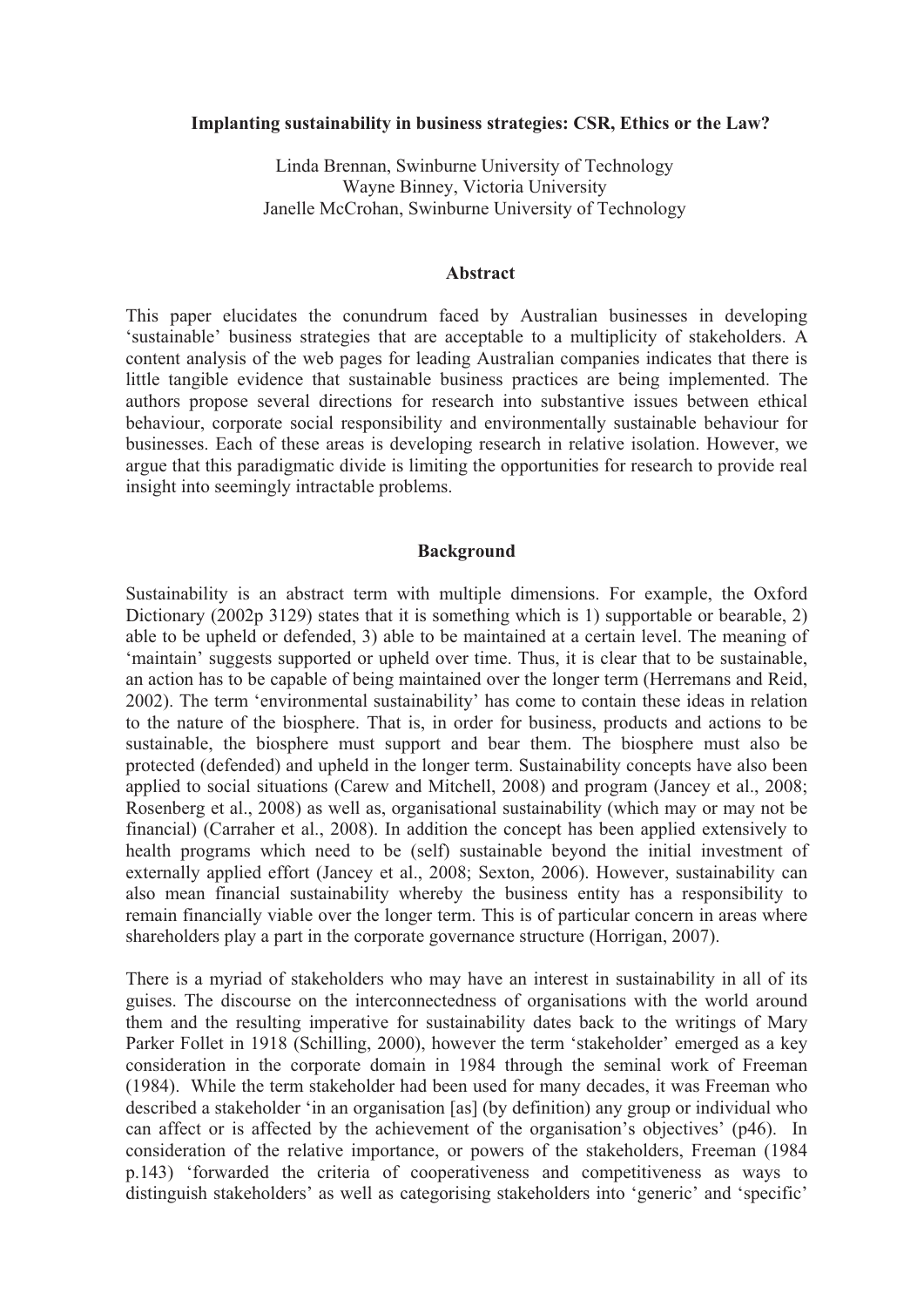groupings'. In more recent times there has been no clear agreement as to what are the exact attributes of the term 'stakeholder' (see discussion in de Bakker and den Hond, 2008). However, there is consensus that the concept of 'stakeholders' has diversified to include many other groups than those who were traditionally seen to have a financial 'stake' in the corporation towards a more values based perspective (Abela and Murphy, 2008; de Bakker and den Hond, 2008; Werhane, 2008). Thus, there is a potential for tension between those with an interest in the activities of the organisation in terms of social and environmental sustainability and those primarily concerned with financial sustainability. Of course, these are not necessarily mutually exclusive categories, as is evidenced by the growing demand for ethical (Hofmann et al., 2007) and environmentally positive investment (Holm and Rikhardsson, 2008).

As a consequence of the multiple conceptualisations of sustainability, and the variety of potential stakeholders with competing and sometimes mutually exclusive motivations, business is left with the dilemma of which needs to fulfil first: customers, shareholders, stakeholders, government or society (and if society we might also need to decide the local or global society)?

For a short time, 'corporate social responsibility' offered a potential panacea to manage these competing demands. However, as neatly expressed by Horrigan (2007):

"Both the developed and developing worlds are rapidly reaching the point where they must decide if today's global CSR movement is a passing social fad, a threat to economically efficient corporate capitalism, an intrinsic element of corporate responsibility, or even a key to humanity's long-term survival." (p.86)

The competing demands of saving humanity and dealing with a threat to the economic efficiency of the organisation are likely require incommensurable strategies and activities. The lack of an agreed framework for exactly what is 'corporate social responsibility' had led to a proliferation of actions which may or may not be 'responsible' depending on which stakeholders' considerations are the driving motivation behind the action (Banerjee, 2008).

Another framework which offers support for business decision making is that of 'ethics' and 'ethical behaviour.' If embedded appropriately, ethical frameworks can obviate the need for other frameworks (Boyce, 2008; Stevens, 2008). For example, as illustrated in Stevens' (2008) work, organisational codes of conduct can be developed which encompass environmentally positive behaviours. Further, the teaching of ethical behaviour at university can limit the overall damage done by the individual in the pursuit of organisational goals (Boyce, 2008). Unfortunately, the use of ethical frameworks is fraught in business; where the question arises - which framework to use? For example, mining companies have an obligation to their shareholders to cut costs and increase wealth. However, they may also have an obligation to the wider society to decrease pollution and restore the land that they have mined to the local community in a condition where it can continue to be used. Not fully restoring the land may not draw international media attention (due to a potential lack of agency within local communities) and shareholder angst, but a decline in profits may, especially in an era of share market uncertainty. In the consequentialist framework, an action would be judged to be 'right' or 'wrong' according to its 'value' trade-off (that is; it is not wrong if it does not hurt anyone/anything) (Scheffler, 1988). In the above case, the business needs to weigh up consequences of the multiplicity of stakeholders, assuming that all stakeholders have the right to equal value in outcomes of the various tradeoffs being made. We argue that few businesses are in a position to argue the intrinsic value of a particular action with the finesse of an ethical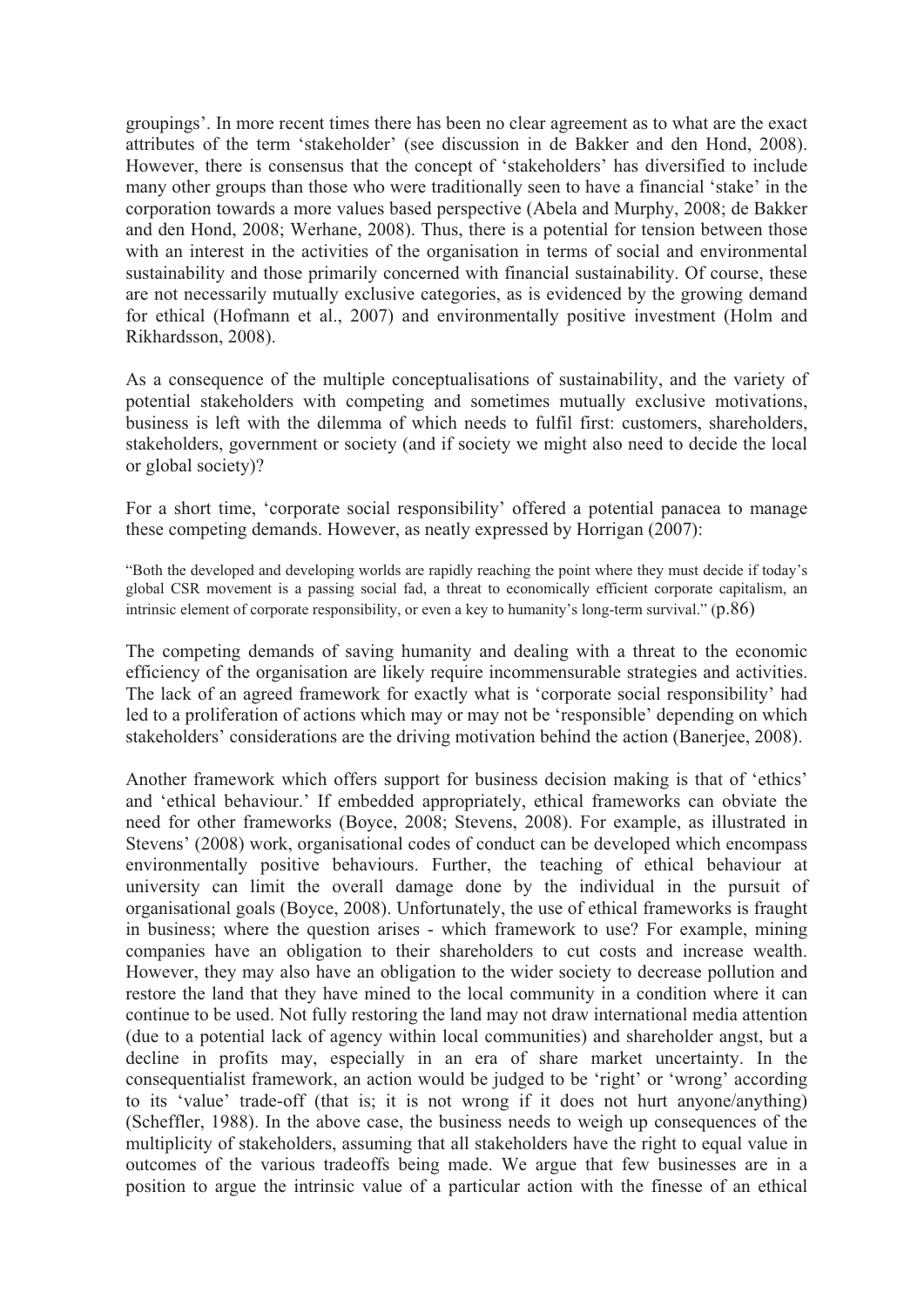philosopher and would prefer a more clearly defined pathway for decision making. For many the framework is profit and growth, as the consequences of these are more readily assessable by their stakeholders.

A brief reading of *The Journal of Business Ethics* would illustrate many an example of how difficult the framing of 'ethical' behaviour in business is. In many cases, ethics are confounded with morals and there is an assumption that ethical behaviour is intrinsically 'friendly' and 'moral' (see discussion in Crockett, 2005; Schwartz and Carroll, 2003; Stevens, 2008; Werhane, 2008). We are not convinced that this is yet the case. We maintain that ethical decision making is potentially feasible in business and support the evolution of models that encompass environmental ethics in addition to business ethics. Any ethical or moral framework developed would need to consider the needs of all affected stakeholders (present and future). However, the assumptions underpinning existing decision making would appear to limit this potential (Hillerbrand and Ghil, 2008). There is much work to be done in this regard.

A further framework which could be used for decision making is the legal one (Christensen, 2008). Adopting this framework implies that organisations are not able to make moral and ethical decisions with regard to their multiple stakeholders, which given the tensions involved might easily be the case. In this scenario, businesses would be legally constrained to abide by some codified principles of environmental stewardship. In this case, business would have a code of conduct externally applied to their behaviours. As a consequence, business decision making with regard to the environment would not be voluntary - that is a legislative framework must be complied with by law. Compliance with any legislative framework would be enforced and penalties would be commensurate with the 'crime.' Unfortunately, an environmental crime is a global one and an international legal framework is yet to be established. Therefore, how do businesses make ethically sound, environmentally responsible, socially principled, financially sustainable decisions? Which framework is 'best' in the given circumstances, and how would an organisation choose between them? The truth is, we don't know the answer to this question and we have yet to have agreement that we need to seek an answer. However, given the divergent paradigms at play here, we are unlikely to be spending research effort wisely if the current state of knowledge continues to expand with such rapid diversity.

The principles underpinning ethics and ethical business decision making do not appear to value the profit maximisation motive although this may change as more authors begin to challenge the assumptions that making a profit is not ethical (see for example Chan, 2008; Donaldson, 2008). There is some recent work in the area of the 'morality of profit making' but this is not yet incorporated into general practice (Padelford and White, 2009), and is unlikely to be in the short term, considering the current global financial crisis. Furthermore, as ethical and moral frameworks can be culturally bound (Fernando et al., 2008; Rashid and Ibrahim, 2008; Yong, 2008) it is also not surprising that international legal frameworks are yet to be established (the Kyoto Protocol notwithstanding).

There is a growing trend to incorporate CSR within marketing frameworks Dahlsruhd (2008). However, even this will not address the issues if the domain is as clouded as suggested by Horrigan (2007) and Dahlsruhd (2008). These authors indicate a high degree of variability in the way the term CSR is used by scholars and practitioners alike. Indeed, adding marketing to the mix of CSR is likely to further muddy the waters. It would be difficult to justify producing a cheap and inefficient air conditioner on any environmental grounds but some consumers definitely want them and the shareholders of electrical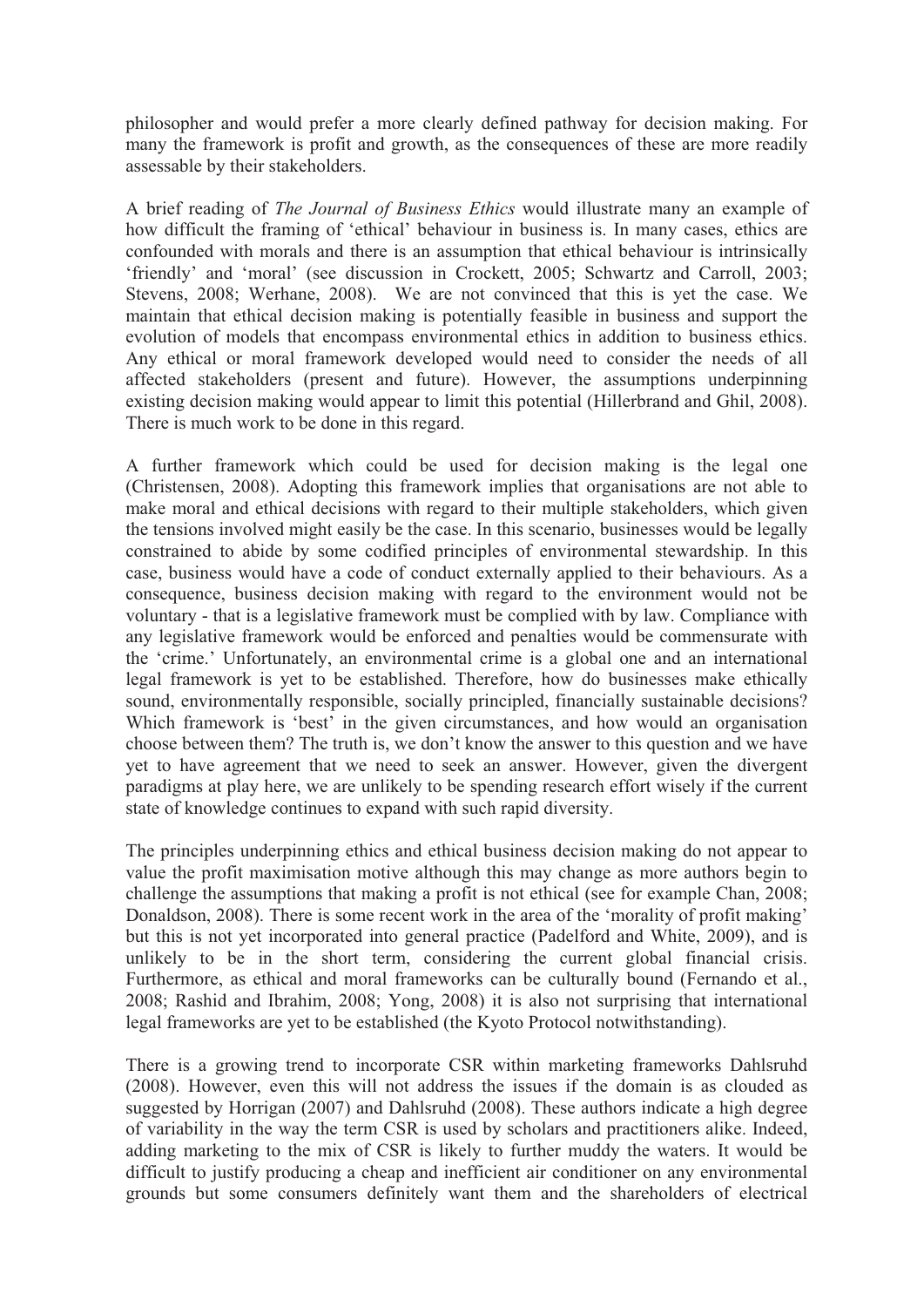manufacturers make profits from these wants. Is it ethically (morally or socially) responsible to provide the customer with what they want at a profit, thereby undermining environmental efforts made elsewhere?

Is there such a thing as an ethical framework that incorporates the environment? Or are we doomed, as suggested by O'Brien (2009 p. 25), to 'moral belly button gazing' because being 'good' is too difficult in the current business context? It is not clear if one framework will best enable appropriate decision making. If a combination of factors is required, which, if any, of the existing frameworks will be most useful? CSR? Ethics? The law? In order to respond to this question, we need to understand which of these frameworks is most developed in terms of incorporating environmental sustainability into decision making that concerns strategic directions being planned by business. Further, we need to understand how our top organisations are responding to the exigencies of the current environmental context. How close are we to sustainability?

# **Methodology for the exploratory study**

In this paper the above three dimensions are developed through a content analysis of existing organisational websites. Frequency counts are used to analyse how often these dimensions are invoked and these are expressed as a percentage of the total number of websites examined. The websites of the ASX Top 20 were analysed looking for visible statements of activities and artefacts that were categorised as: corporate social responsibility, codes of conduct (which we assume to be evidenced by ethical frameworks) and environmental sustainability or green activities of these businesses. The analysis was based in the following (highly arguable) assumptions as shown in Table1. Judgement was used to ascertain whether the evidence on the webpage met the criteria for the dimension being assessed. Statements such as, "Our corporate responsibility is to customers, shareholders, employees, the community and the environment" (Telstra, 2008) was an example that the details would meet the criteria for dimension No.2 (Table 1). Some firms referred to their care for the environment in statements such as "We aim to achieve a high standard of care for the natural environment in all activities in which we engage" (Ozminerals, 2009). This firm would meet commitment No. 2 (Table 1). However, this webpage did not include specific information about these activities and therefore would not meet the requirements for dimension No.4 (Table 1). Similar judgements were required for the other dimensions as shown in Table 1.

## **Results**

The analysis shows that the existing activities described as CSR, environmental sustainability and ethical codes of conduct are to a large degree not congruent with each other. There is very limited convergence between the concepts and the actions of the Top 20. In addition, there was very little evidence of environmental action beyond that required by the legal framework. We take this as verification that the Top 20 organisations are not yet able to establish practices beyond the legal requirements that are consistent with environmental sustainability. This demonstrates that there is an urgent need for academic debate about which framework will provide a basis for business decision making with regard to the environment.

**Table 1 Dimensions, their underlying assumptions and results** 

| <b>Dimension</b>   | <i>Assumptions</i>            | <b>Percent of Top 20</b><br><i>indicating (rounded)</i> |
|--------------------|-------------------------------|---------------------------------------------------------|
| 1. Growth as a key | A high growth strategy is not | 45%                                                     |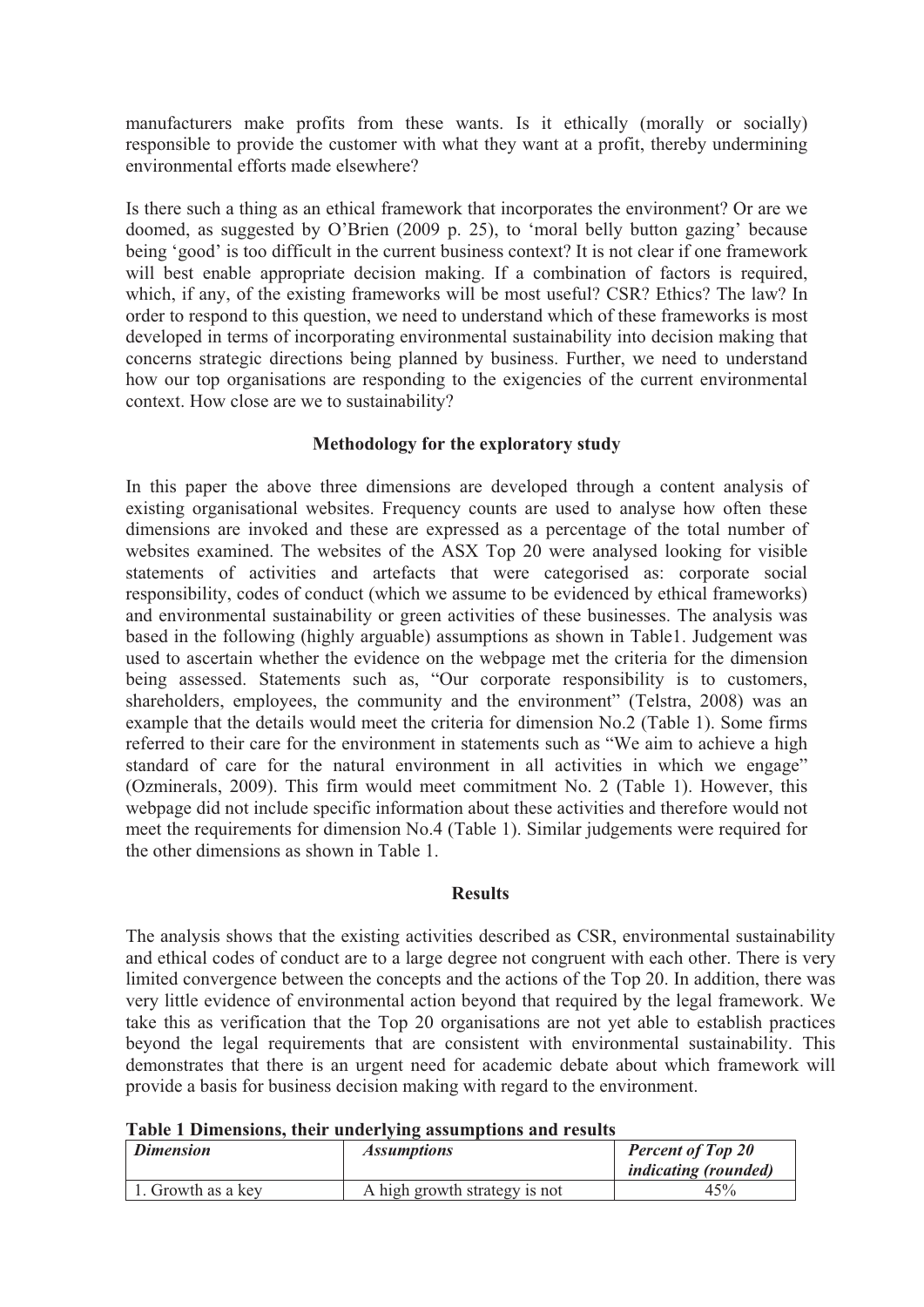| objective                   | environmentally sustainable           |     |
|-----------------------------|---------------------------------------|-----|
| 2. Level of commitment to   | More overt commitment is better       | 27% |
| environmental issues in the | than none or low levels               |     |
| annual report               |                                       |     |
| 3. Existence of a public    | For ethical standards to prevail (as  | 82% |
| code of conduct             | opposed to moral ones) there must     |     |
|                             | be a formal statement of ethics       |     |
|                             | and/or an ethical code of conduct.    |     |
| 4. Number and type of       | If there are more environmental       | 27% |
| environmental issues        | activities occurring, the             |     |
| incorporated in the code of | organisation will be better than if   |     |
| conduct                     | no activities are occurring.          |     |
| 5. Use of triple-bottom-    | If an organisation is using 'triple   | 27% |
| line reporting              | bottom line' (TBL) reporting, there   |     |
|                             | will be more activities and TBL is    |     |
|                             | indicative of a commitment to the     |     |
|                             | environment.                          |     |
| 6. Expressed willingness to | Firms with a willingness to trade     | 0%  |
| trade off profit for the    | off profitability in order to improve |     |
| environment                 | their environmental actions are       |     |
|                             | more environmentally friendly.        |     |
| 7. Total lifecycle          | Organisations which have              | 20% |
| considerations              | established total-life-cycle          |     |
|                             | management for their products and     |     |
|                             | services are more environmentally     |     |
|                             | sustainable.                          |     |
| 8. CSR activities           | CSR activities will of necessity      | 27% |
|                             | contain an environmental              |     |
|                             | dimension.                            |     |

## **Conclusions**

If the public face of the Top 20, as expressed in their websites, is not providing evidence of sustainability by implication this is not occurring in practice. This suggests that research into what might be an acceptable common framework for business decision making is urgently needed. Environmental sustainability will not come about through serendipity. If legislation is required to effect change, some upstream marketing may be required. If a code of conduct will provide the framework, this needs to be developed in conjunction with the stakeholders based on some clear theoretically sound principles. However, each of these will require an interdisciplinary approach. Specifically, we propose that the eight dimensions (Table 1) and their underlying assumptions are tested through further research. These firms may be practising a form of green-washing, either deliberately or otherwise; if so, this practice should be exposed, enlightenment provided and guidelines provided for the various stakeholders.

## **References**

Abela, A & Murphy, P 2008, 'Marketing with integrity: ethics and the service-dominant logic for marketing,' Journal of the Academy of Marketing Science, 36, (1), pp. 39-53.

Banerjee, S B 2008, 'Corporate Social Responsibility: The Good, the Bad and the Ugly,' Critical Sociology, 34, (1), January 1, 2008, pp. 51-79.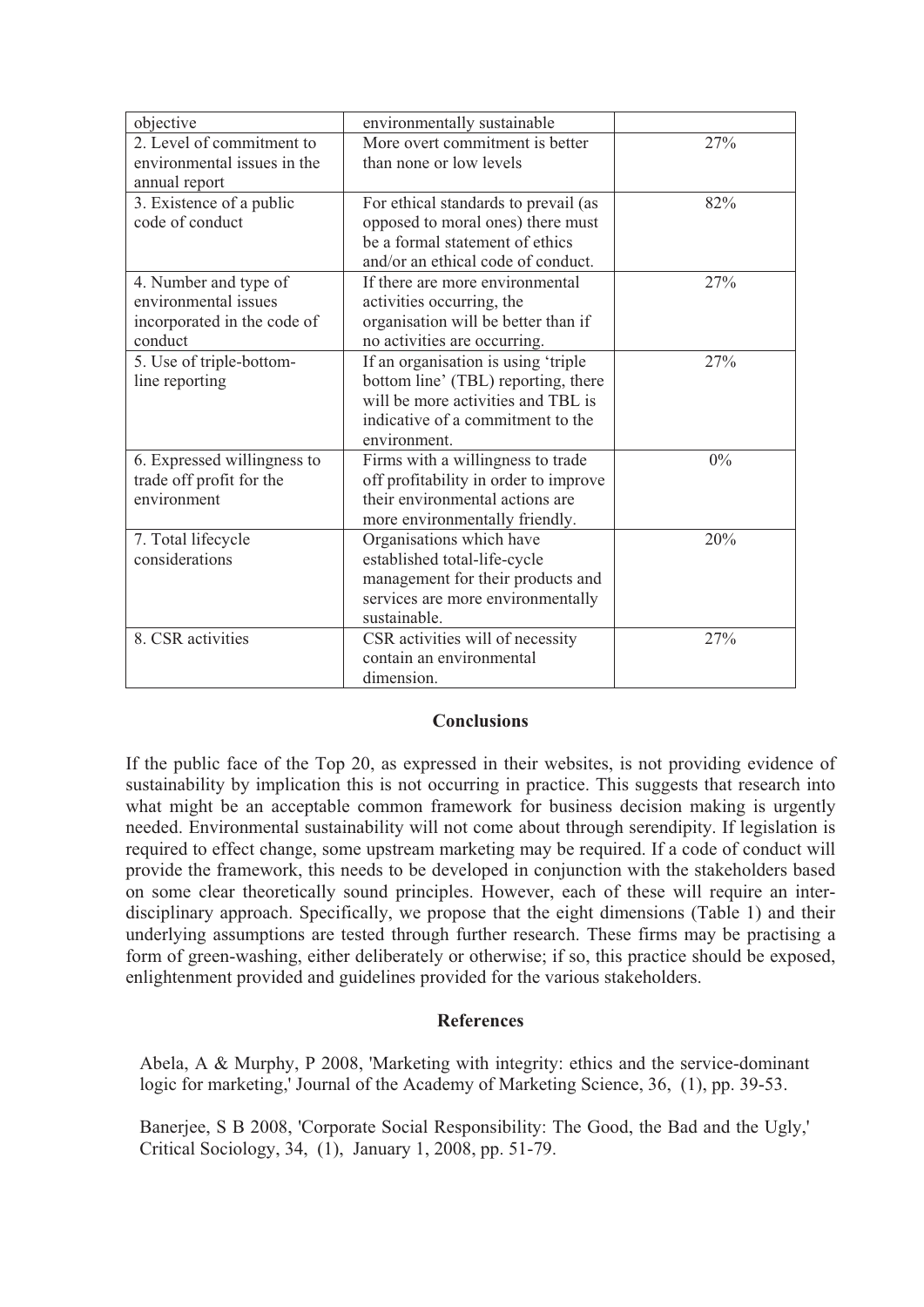Boyce, G 2008, 'The social relevance of ethics education in a global(ising) era: From individual dilemmas to systemic crises,' Critical Perspectives on Accounting, 19, (2), pp. 255-290.

Carew, A L & Mitchell, C A 2008, 'Teaching sustainability as a contested concept: capitalizing on variation in engineering educators' conceptions of environmental, social and economic sustainability,' Journal of Cleaner Production, 16, (1), pp. 105-115.

Carraher, S M, Buckley, M R & Carraher, C E 2008, 'Research challenges in sustainable strategic management: change and sustainability,' International Journal of Sustainable Strategic Management 1, (1), pp. 2-15.

Chan, G K Y 2008, 'The Relevance and Value of Confucianism in Contemporary Business Ethics,' Journal of Business Ethics, 77, (3), pp. 347-360.

Christensen, S 2008, 'The Role of Law in Models of Ethical Behavior,' Journal of Business Ethics, 77, (4), pp. 451-461.

Crockett, C 2005, 'The cultural paradigm of virtue,' Journal Of Business Ethics, 62, (2), Dec, pp. 191-208.

Dahlsrud, A 2008, 'How Corporate Social Responsibility is defined: an Analysis of 37 Definitions,' Corporate Social Responsibility and Environmental Management.

de Bakker, F G A & den Hond, F 2008, 'Introducing the Politics of Stakeholder Influence: A Review Essay,' Business and Society, 47, (1), March 1, 2008, pp. 8-20.

Donaldson, L 2008, 'Ethics Problems and Problems with Ethics: Toward a Pro-Management Theory,' Journal of Business Ethics, 78, (3), pp. 299-311.

Fernando, M, Dharmage, S & Almeida, S 2008, 'Ethical Ideologies of Senior Australian Managers: An Empirical Study,' Journal of Business Ethics, 82, (1), pp. 145-155.

Freeman, R E 1984, Strategic Management: A stakeholder approach*,* Pitman Publishing, USA.

Herremans, I M & Reid, R E 2002, 'Developing Awareness of the Sustainability Concept,' Journal of Environmental Education, 34, (1), pp. 16-20.

Hillerbrand, R & Ghil, M 2008, 'Anthropogenic climate change: Scientific uncertainties and moral dilemmas,' Physica D: Nonlinear Phenomena, In Press, Corrected Proof.

Hofmann, E, Meier-Pesti, K & Kirchler, E 2007, 'The decision process for ethical investment,' Journal of Financial Services Marketing, 12, (1), pp. 4-16.

Holm, C & Rikhardsson, P 2008, 'Experienced and novice investors: Does environmental information influence on investment decisions,' Working paper series, Department of Business Studies, Aarhus School of Business, (Working Paper R- 2006-02), pp. 1-66.

Horrigan, B 2007, '21st Century corporate social responsibility trends - An emerging comparative body of law and regulation on corporate social responsibility, governance, and sustainability,' Maquarie Journal of Business Law, 4, pp. 85-122.